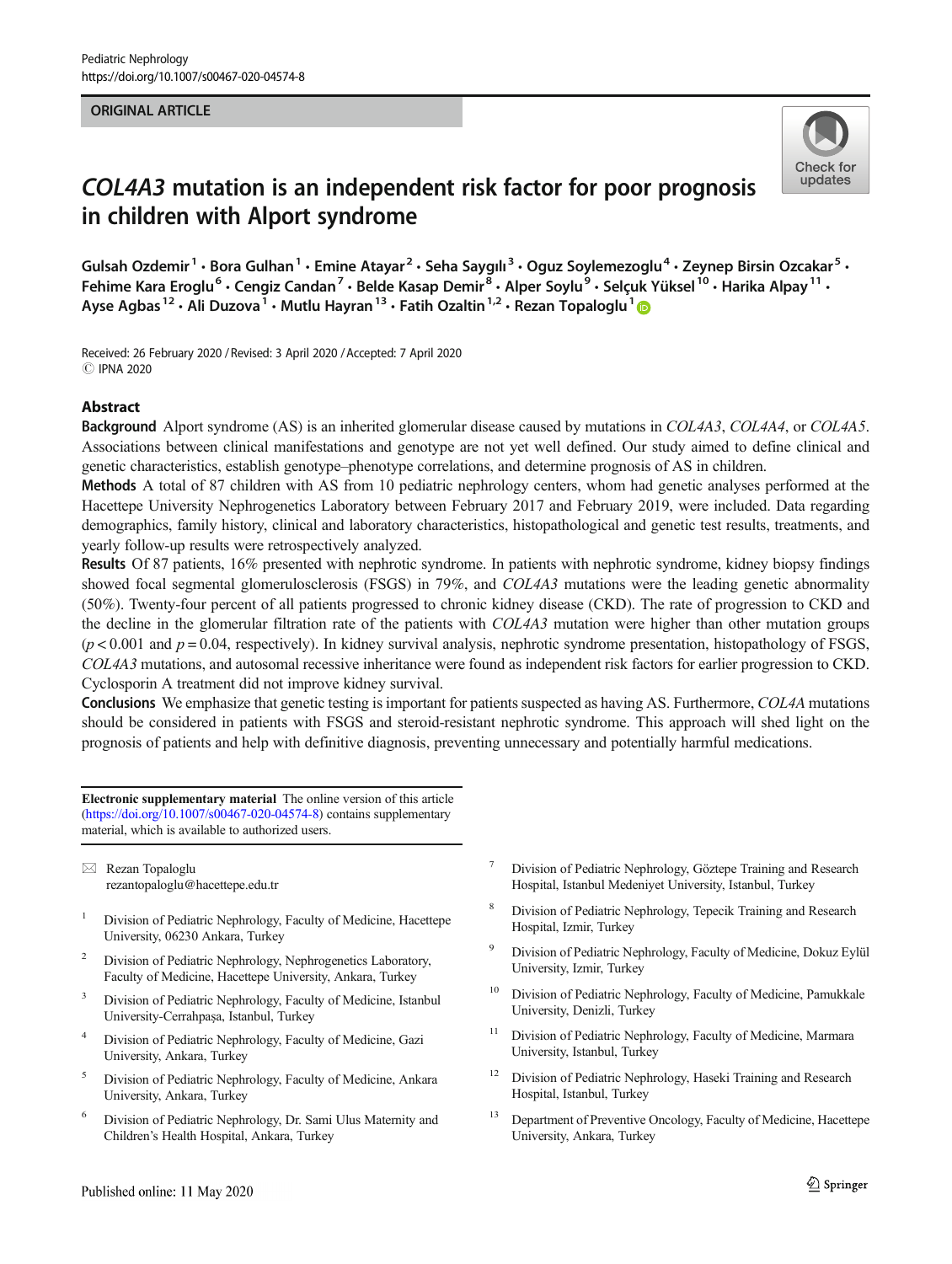Keywords Alport syndrome . COL4A mutations . Focal segmental glomerulosclerosis . Nephrotic syndrome . Cyclosporin A

# Introduction

Alport syndrome (AS) is an inherited glomerular basement membrane (GBM) disease characterized by progressive kidney failure and often occurring with sensorineural hearing loss and ocular abnormalities. It is caused by mutations in the COL4A3, COL4A4, or COL4A5 genes encoding  $\alpha$ 3,  $\alpha$ 4, and α5 chains of the type IV collagen, respectively  $[1, 2]$  $[1, 2]$  $[1, 2]$  $[1, 2]$  $[1, 2]$ . According to the inheritance pattern, AS is classified as Xlinked AS (XLAS), autosomal recessive AS (ARAS), or autosomal dominant AS (ADAS) [\[3](#page-10-0)]. XLAS comprises 80% of cases and is caused by mutations in the COL4A5 gene. Rarely, ARAS (caused by homozygous or compound heterozygous mutations in the COL4A3/COL4A4 genes) and ADAS (caused by heterozygous mutations in the COL4A3/COL4A4 genes) affect about 15% and 5% of cases, respectively [\[4\]](#page-10-0). AS develops in approximately 1 in 5000 individuals and comprises 12.9% of cases of end-stage renal disease (ESRD) in children [\[5](#page-10-0)]. Recently, several studies have reported that COL4A mutations can also be detected in patients presenting with nephrotic syndrome (NS) and focal segmental glomerulosclerosis (FSGS). Malone et al. [\[6](#page-10-0)] reported that genetic analysis uncovered COL4A3 or COL4A4 mutations in approximately 10% of patients with familial FSGS. Gast et al. [[7](#page-10-0)] reported that COL4A mutations were identified in the patients with familial and sporadic FSGS. However, the association between clinical manifestations and genotype has not as yet been well described.

In this study, we aimed to define the clinical characteristics of children with COL4A3, COL4A4, and COL4A5 mutations in order to establish the genotype–phenotype correlation and determine the long-term prognosis.

# Methods

## Patients and data collection

A total of 87 children with genetically confirmed AS from 10 pediatric nephrology centers in Turkey, for whom genetic analyses were performed in the Hacettepe University Nephrogenetics Laboratory between February 2017 and February 2019, were included in the study. Patients without genetically confirmed AS diagnosis were not included (Fig. [1\)](#page-2-0). We retrospectively collected data from medical records and requested other medical centers to fill out a questionnaire, which included data regarding patient demographic features, family history, clinical and laboratory characteristics at the first presentation, histopathological (if available) and genetic test results, treatments, and yearly follow-up results. The study protocol was approved by the Non-Interventional Clinical Researches Ethics Board of Hacettepe University (KA 19073), and written informed consent was provided by the patients' parents and by patients aged > 10 years. The study was conducted in accordance with the Helsinki Declaration.

## **Definitions**

AS diagnosis was suspected in the presence of persistent hematuria and/or kidney failure and/or hearing loss and/or family history of AS. Genetically confirmed AS was diagnosed on the basis of the detection of COL4A mutations through genetic analysis. In addition to family history, ARAS and ADAS were diagnosed if the presence of homozygous and heterozygous COL4A3/ COL4A4 mutations was confirmed, respectively. Patients were classified as hypertensive if the office blood pressure measurement was above or equal to the 95th percentile for the age, gender, and height standards. Nephrotic-range proteinuria was defined as spot urine protein/creatinine ratio of  $> 2$  mg/mg or 24-h urine protein  $> 40$  mg/m<sup>2</sup>/h. NS was defined by nephroticrange proteinuria, hypoalbuminemia (< 2.5 g/dl), edema, and hyperlipidemia. Chronic kidney disease (CKD) stages were defined by the KDIGO clinical practice guidelines according to the glomerular filtration rate (GFR) and evidence of kidney damage [[8](#page-10-0)]. GFR was calculated using the original Schwartz formula [[9](#page-10-0)]. Delta GFR (ΔGFR) was defined as the difference between GFR at the last visit and GFR at the first visit. While evaluating kidney prognosis, a GFR value of equal to or less than 60 ml/min/ $m<sup>2</sup>$  was taken into consideration.

#### Genetic analysis

Genetic analyses were performed at the Hacettepe University Nephrogenetics Laboratory. DNA was extracted from peripheral blood using a commercial kit according to the manufacturer's recommendations (Invitrogen PureLink Genomic DNA Mini Kit). All patient samples were run on a gene panel containing 47 genes (ACTN4, ADCK4, CFB, CFH, CFHR1, CFHR2, CFHR3, CFHR4, CFHR5, CFI, C3, COL4A3, COL4A4, COL4A5, COQ2, COQ6, DGKE, EMP2, FAN1, GLA, INF2, LAGE3, LAMB2, LMX1B, MCP, MYOE1, NPHS1, NPHS2, NUP93, NUP205, NXF5, OSGEP, PDSS2, PLCE1, PLG,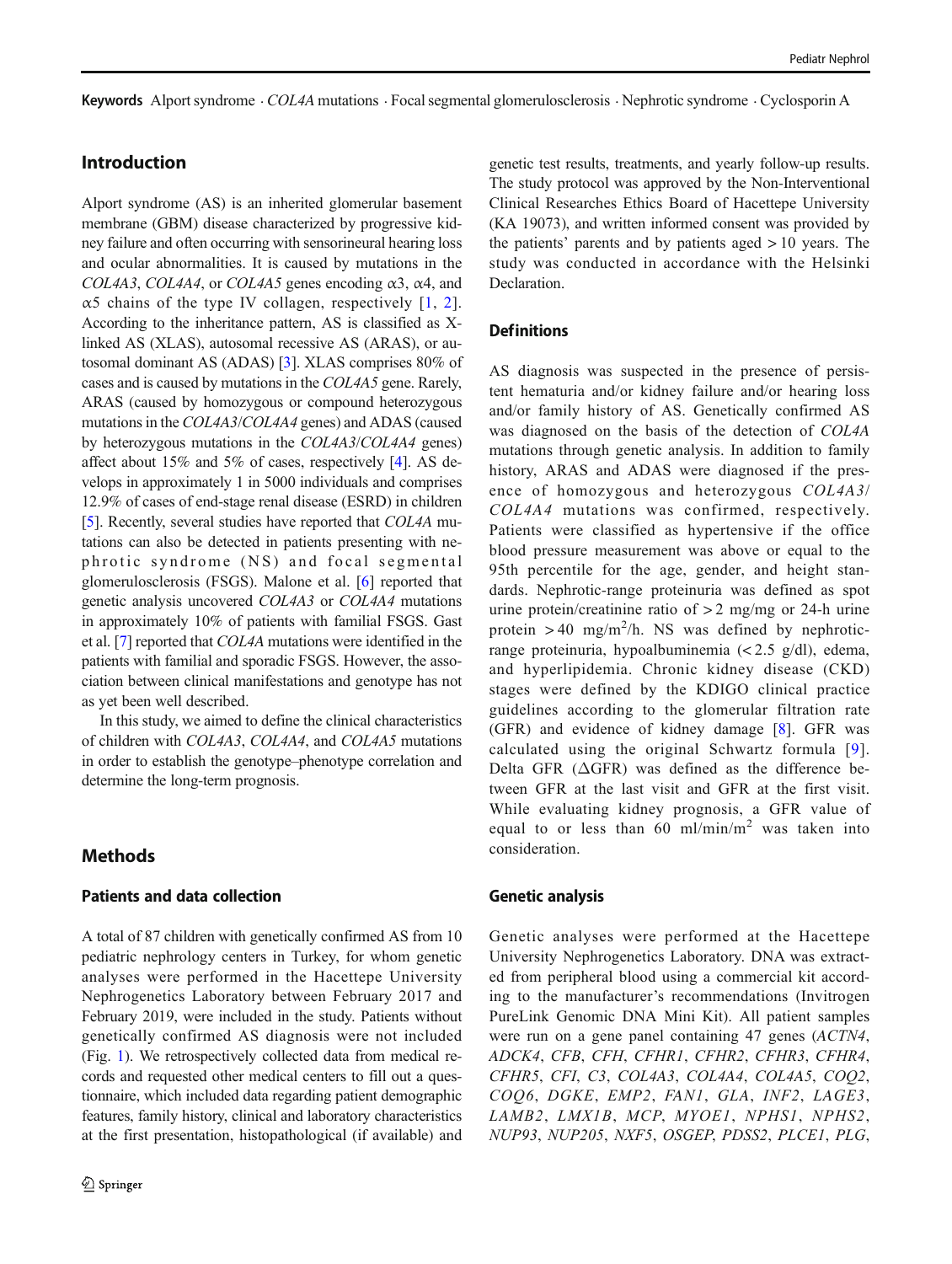#### <span id="page-2-0"></span>Fig. 1 Patient flowchart



PTPRO, SCARB2, SGPL1, SMARCAL1, THBD, TMEM, TRPC6, TPRKB, TP53RK, TTC21B, WT1, XPO5) via a next-generation sequencing method using the Ion S5 System® (Thermo Fisher Scientific, Waltham, MA, USA) according to the manufacturer's recommendations. Data were analyzed using Ingenuity<sup>®</sup> Variant Analysis™ software (Qiagen, Redwood City, CA, USA). The following reference sequences of the National Center for Biotechnology Information (NCBI) (corresponding Ensembl) were used: COL4A3 NM\_000091 (ENST00000396578.7), COL4A4 NM\_000092.5 (ENST00000396625.4), and COL4A5 NM\_033380.3 (ENST00000328300.10). All mutations were confirmed by direct sequencing using BigDye v3.1 chemistry and an ABI3130 Genetic Analyzer (Applied Biosystems, Foster City, CA, USA). Mutations detected were categorized into two groups as missense and non-missense (i.e., deletions, splice site, and non-sense).

## Statistical analysis

Descriptive statistical analysis methods were used to evaluate demographic and clinical data. Mean, median, SD, and interquartile range (IQR) were calculated for numeric variables. Frequency tables were used to describe categorical data. The Mann–Whitney  $U$  test or independent samples  $t$  test was used to compare two independent samples. Survival analysis was performed using the Kaplan–Meier analysis with overall logrank testing. All data were analyzed using IBM SPSS Statistics for Windows v.21 (IBM Corp., Armonk, NY, USA).  $p$  values  $< 0.05$  in two-tailed tests were considered statistically significant in all analyses.

# Results

# Patient characteristics

The study included 87 children (46 males and 41 females). The mean age at first presentation was 7.6 years  $\pm$  4.1 years, and the median follow-up duration was 4.3 years (IQR 1.9– 7.3). Genetic analyses uncovered mutations in COL4A5 ( $n =$ 43, 49%), COL4A3 ( $n = 25$ , 29%), and COL4A4 ( $n = 19$ , 22%). Other clinical characteristics are shown in Table [1.](#page-3-0)

FSGS was detected in 16 patients (18%; 8 females and 8 males). The mean age at first presentation of the patients with FSGS was  $9.2$  years  $\pm 2.7$  years. Eleven (69%) of them presented with NS. While 6 (38%) patients presented with proteinuria alone, 10 (62%) had both hematuria and proteinuria at the first presentation. Genetic analyses revealed COL4A3 mutations in 8 (50%), COL4A4 mutations in 3 (19%), and COL4A5 mutations in 5 (31%) patients. Other clinical characteristics are shown in Table [1](#page-3-0).

Fourteen of 87 patients (16%; 10 females and 4 males) presented with NS. The mean age at first presentation of the patients with NS was  $8.6$  years  $\pm 2.7$  years. Eight (57%) of 14 patients presented with both hematuria and proteinuria. Histopathological evaluation showed FSGS in 11 of these cases (79%). Various immunosuppressive therapies were given to the patients with NS prior to the genetic diagnosis. Of all patients with NS, 3 received only steroids, 2 received only cyclosporin A (CsA), 5 received both steroids and CsA, and 4 received steroids, CsA, and another immunosuppressive drug (such as tacrolimus, cyclophosphamide, mycophenolate mofetil, or rituximab). Genetic analyses revealed COL4A3 mutations in 7 patients (50%), COL4A4 mutations in 4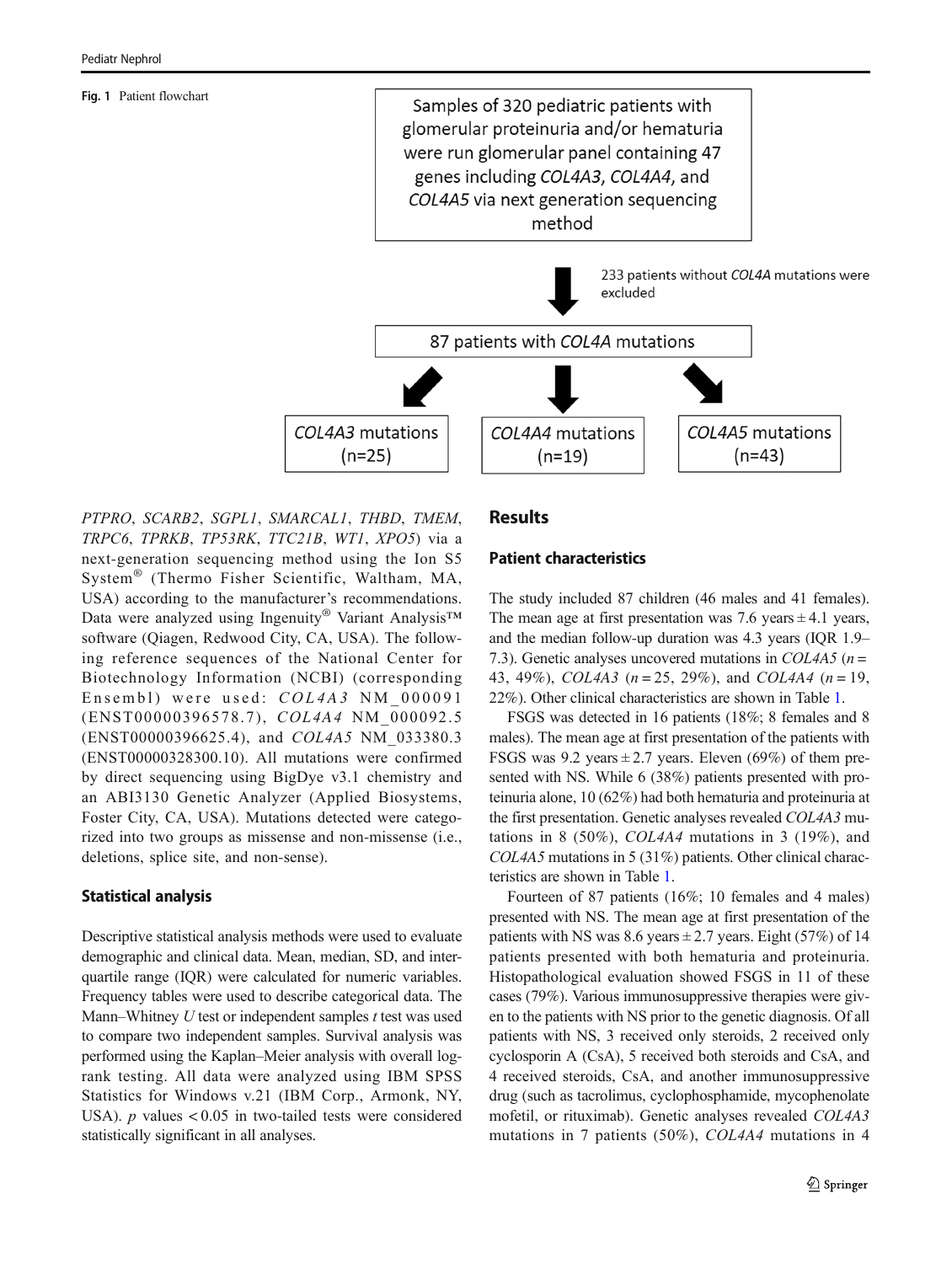<span id="page-3-0"></span>Table 1 Demographic and clinical characteristics of all patients and patients with FSGS

|                                                               | All patient cohort | Patients with FSGS |
|---------------------------------------------------------------|--------------------|--------------------|
| Total number of patients, $n$ (%)                             | 87 (100)           | 16(18)             |
| Female/male, n (%)                                            | 41 (47)/46 (53)    | 8(50)/8(50)        |
| Age at first presentation (mean $\pm$ SD) (years)             | $7.6 \pm 4.1$      | $9.2 \pm 2.7$      |
| Follow-up duration (median) (IQR) (years)                     | $4.3(1.9-7.3)$     | $4.4(2.2 - 9.1)$   |
| Urinalysis at first presentation, $n$ (%)                     |                    |                    |
| Hematuria and proteinuria                                     | 61 (70)            | 10(63)             |
| Hematuria alone                                               | 18(21)             | 0(0)               |
| Proteinuria alone                                             | 8(9)               | 6(37)              |
| Proteinuria at first presentation, $n$ (%)                    |                    |                    |
| None                                                          | 18(21)             | 0(0)               |
| Non-nephrotic range                                           | 40(46)             | 3(19)              |
| Nephrotic range                                               | 29(33)             | 13(81)             |
| Nephrotic syndrome at first presentation, $n$ (%)             | 14(16)             | 11(69)             |
| Hypertension at first presentation, $n$ (%)                   | 6(8)               | 1(6)               |
| Hearing loss, $n$ (%)                                         | 34(39)             | 5(31)              |
| Histopathologic diagnosis, $n$ (%)                            | 58 (67)            |                    |
| Alport syndrome                                               | 27/58 (47)         |                    |
| FSGS                                                          | 16/58(28)          | 16(100)            |
| Mesangial cell proliferation                                  | 9/58(15)           |                    |
| Non-specific                                                  | 6/58(10)           |                    |
| Genetic mutation, $n$ (%)                                     |                    |                    |
| COL4A5                                                        | 43 (49)            | 5(31)              |
| COL4A4                                                        | $19(22)*$          | 3(19)              |
| COL4A3                                                        | $25(29)$ *         | 8(50)              |
| Mutation type, $n$ (%)                                        |                    |                    |
| Missense                                                      | 41 (47)            | 6(38)              |
| Deletion                                                      | 26(30)             | 5(31)              |
| Splice site                                                   | 13(15)             | 3(19)              |
| Nonsense                                                      | 6(7)               | 2(12)              |
| Inheritance pattern, $n$ (%)                                  |                    |                    |
| <b>XLAS</b>                                                   | 43 (49)            | 5(31)              |
| <b>ARAS</b>                                                   | $33(38)$ **        | 10(63)             |
| <b>ADAS</b>                                                   | $11(13)$ **        | 1(6)               |
| Renin-angiotensin-aldosterone system (RAAS) inhibitors, n (%) |                    |                    |
| None                                                          | 24(28)             | 4(25)              |
| ACEi or ARB                                                   | 44 (50)            | 9(56)              |
| ACEi and ARB                                                  | 19(22)             | 3(19)              |
| Cyclosporine treatment, $n$ (%)                               |                    |                    |
| Yes                                                           | 16(18)             | 10(63)             |
| N <sub>0</sub>                                                | 71 (82)            | 6(37)              |
| Progression to CKD, $n$ (%)                                   |                    |                    |
| eGFR < 60 ml/dk/1.73 m <sup>2</sup>                           | 21(24)             | 9(56)              |
| eGFR < 15 ml/dk/1.73 m <sup>2</sup>                           | 11(13)             | 3(19)              |

FSGS focal segmental glomerulosclerosis, ACEi angiotensin-converting enzyme inhibitor, ARB angiotensin receptor blocker, XLAS X-linked Alport syndrome, ARAS autosomal recessive Alport syndrome, ADAS autosomal dominant Alport syndrome, CKD chronic kidney disease, eGFR estimated glomerular filtration rate

\*The inheritance pattern of 19 patients with COL4A4 mutation was ARAS in 13 (68%) patients and ADAS in 6 (32%) patients, while 20 (80%) of 25 patients with COL4A3 mutation were ARAS and 5 (20%) were ADAS

\*\*The mutation of 33 patients with the inheritance pattern of ARAS was COL4A3 in 20 (60%) patients and COL4A4 in 13 (40%) patients, while 5 (45%) of 11 patients with ADAS had COL4A3 mutation and 6 (55%) had COL4A4 mutation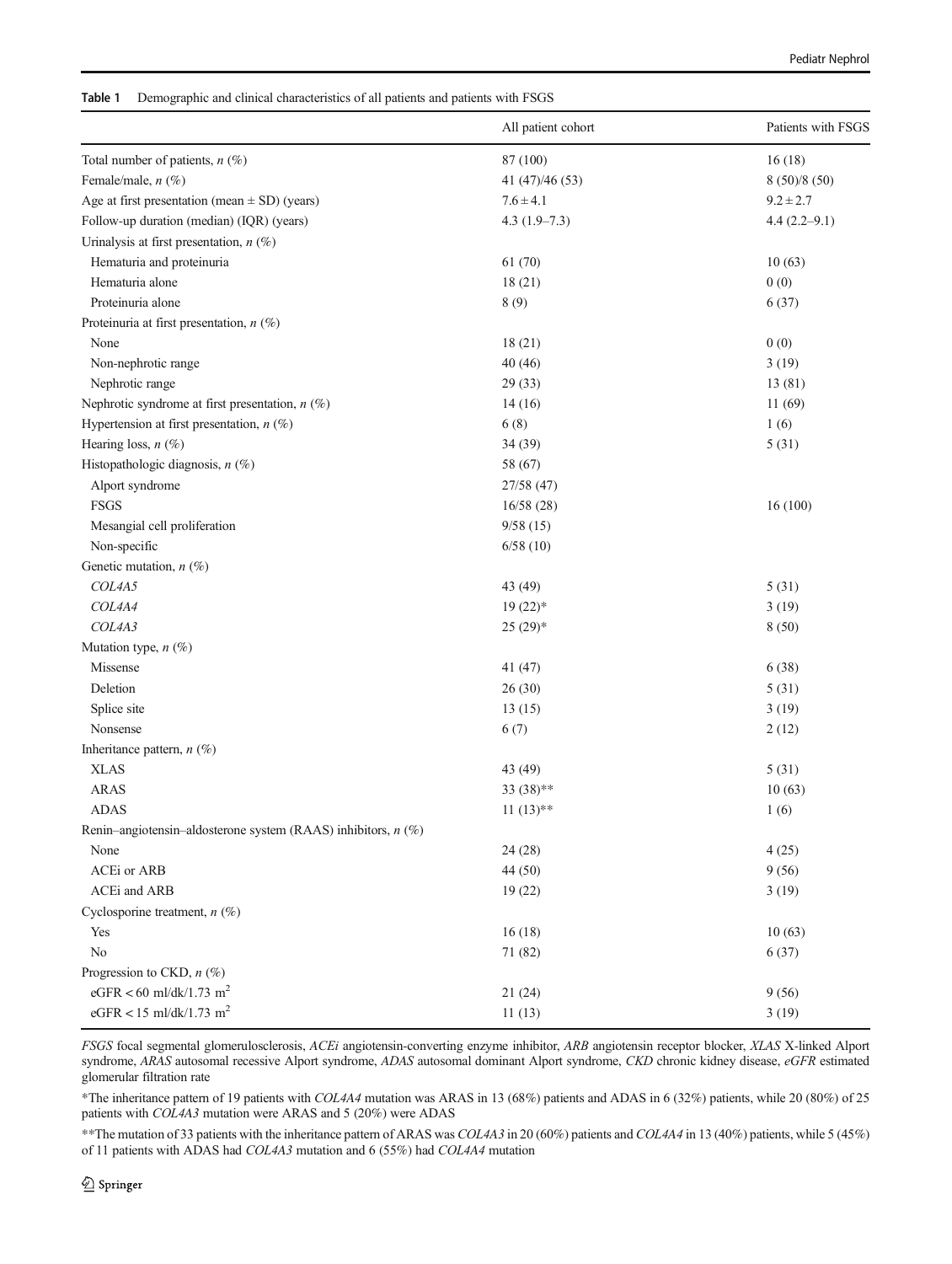patients (29%), and COL4A5 mutations in 3 patients (21%). Their inheritance pattern was consistent with ARAS in 10 patients (71%), XLAS in 3 patients (21%), and ADAS in 1 patient (7%). During the follow-up, 9 of 14 patients (64%) progressed to CKD (CKD stage 3  $(n=4)$ , CKD stage 4  $(n=$ 2), and CKD stage 5  $(n=3)$ ). Genetic results of NS patients who progressed to CKD were *COL4A3* in 6 (67%) patients, COL4A4 in 2 (22%) patients, and COL4A5 in 1 (11%) patient.

Of the 58 patients who underwent kidney biopsy, EM was performed in 27 patients and typical basal membrane changes consistent with AS were determined in 21 patients. The remaining 6 patients were genetically diagnosed with Alport syndrome.

#### Genetic analysis and clinical correlations

Among 87 patients, 43 (49%) had COL4A5 mutations, 19 (22%) had COL4A4 mutations, and 25 (29%) had COL4A3 mutations (Table [1](#page-3-0)). In total, 93% of the patients with XLAS, 85% of the patients with ARAS, and all patients with ADAS had hematuria at first presentation. Furthermore, 79% of patients had proteinuria (with or without hematuria) at first presentation. Nephroticrange proteinuria was present in 17 of 33 patients with ARAS (51%). However, it was only detected in 18% and 23% of the patients with ADAS and XLAS, respectively ( $p = 0.01$ ). At first presentation, hypertension was detected in 6 patients. Nine patients were hypertensive at the last visit, and two of these patients were hypertensive at the first visit. There were no significant differences regarding genetic mutation and inheritance pattern in the patients with hypertension. Hearing loss, NS presentation, and FSGS histopathologic diagnosis were more common in patients with ARAS compared with the other groups ( $p = 0.02$  for hearing loss,  $p = 0.01$  for NS presentation, and  $p = 0.18$  for FSGS). NS presentation and FSGS histopathologic diagnosis were more common but statistically insignificant in patients with COL4A3 mutations compared with the other groups  $(p = 0.06$  for NS presentation and  $p = 0.14$  for FSGS). CsA was used more commonly in patients with COL4A3 mutations than in the other groups  $(p = 0.02)$ . During the follow-up, GFR decreased below 60 ml/min/ 1.73 m<sup>2</sup> in 21 of 87 patients (24%). COL4A3 mutations were the leading genetic abnormality in patients who progressed to CKD. Of the 21 patients who progressed to CKD, 14, 4, and 3 patients had COL4A3 (56%),  $COL4A4$  (21%), and  $COL4A5$  (7%) mutations, respectively  $(p < 0.001)$ . The inheritance pattern of these patients was ARAS, XLAS, and ADAS in 17 (51%) patients, 3 (7%) patients, and 1 (1%) patient, respectively  $(p < 0.001)$ . Other clinical features according to genetic analysis and inheritance pattern are shown in Table [2](#page-5-0).

#### Predictors of progression to chronic kidney disease

After a median follow-up period of 4.3 years (IQR 1.9–7.3), 21 of 87 patients (24%) progressed to CKD (i.e., GFR ≤ 60 ml/min/1.73 m<sup>2</sup>). The prevalence of CKD stages 3, 4, and 5 was 33%, 19%, and 48%, respectively. There was no gender difference between the CKD and non-CKD groups in the patients with COL4A3 and COL4A4 mutations. In the patients with COL4A5 mutations, only male patients progressed to CKD in the follow-up.

Univariate analysis revealed that nephrotic-range proteinuria, NS presentation at first visit, hearing loss, FSGS in kidney biopsy, mutations in the COL4A3 gene, ARAS inheritance pattern, and CsA treatment were significantly associated with CKD during the follow-up (Table [4\)](#page-7-0). The follow-up duration of the patients with COL4A3, COL4A4, and COL4A5 mutations was comparable; however, GFR loss was significantly higher in patients with COL4A3 mutations when compared to patients with COL4A4 and COL4A5 mutations ( $p =$ 0.04). Also, patients with NS presentation, FSGS histopathology, and CsA treatment had a higher GFR decline at the last visit, all of which were statistically significant ( $p < 0.05$ ). The CKD risk associated with COL4A3 mutations persisted after adjustment for the presence of NS, presence of FSGS, and CsA use (OR 4.3, 95% CI 1.4–13.5).

During the follow-up, 9 of 16 patients (56%) with FSGS progressed to CKD (CKD stage 3  $(n=4)$ , CKD stage 4  $(n=$ 2), and CKD stage 5  $(n=3)$ ). Genetic results of these FSGS patients were COL4A3 in 7 (88%) patients, COL4A4 in 1 (11%) patient, and *COL4A5* in 1 (11%) patient ( $p = 0.03$ ). The mean age at the onset of CKD was  $13.4 \pm 4.1$ ,  $10.6 \pm$ 0.0, and  $10.8 \pm 0.0$  in *COL4A3*, *COL4A4*, and *COL4A5* patients, respectively. Other clinical characteristics regarding mutation and inheritance pattern of FSGS patients are shown in Table [3](#page-6-0).

In terms of the rate of progression to CKD, there was no significant difference between the patients with missense mutations and those with non-missense mutations ( $p = 0.06$ ). Due to the low number of the patients with hypertension, the risk of progression to CKD associated with hypertension could not be assessed. The proportion of patients who progressed to CKD without renin–angiotensin–aldosterone system (RAAS) inhibitors, with angiotensin-converting enzyme inhibitor (ACEi) or angiotensin receptor blocker (ARB) treatment, or with both ACEi and ARB treatments was 25%, 25%, and 21%, respectively ( $p = 0.93$ ). Other results regarding progression to CKD are shown in Table [4](#page-7-0).

#### Survival analysis

The overall median kidney survival rate without CKD was 12.1 years (95% CI 4.9–19.3). After the first presentation, the 3-year cumulative risk of CKD was 31%, 17%, and 13%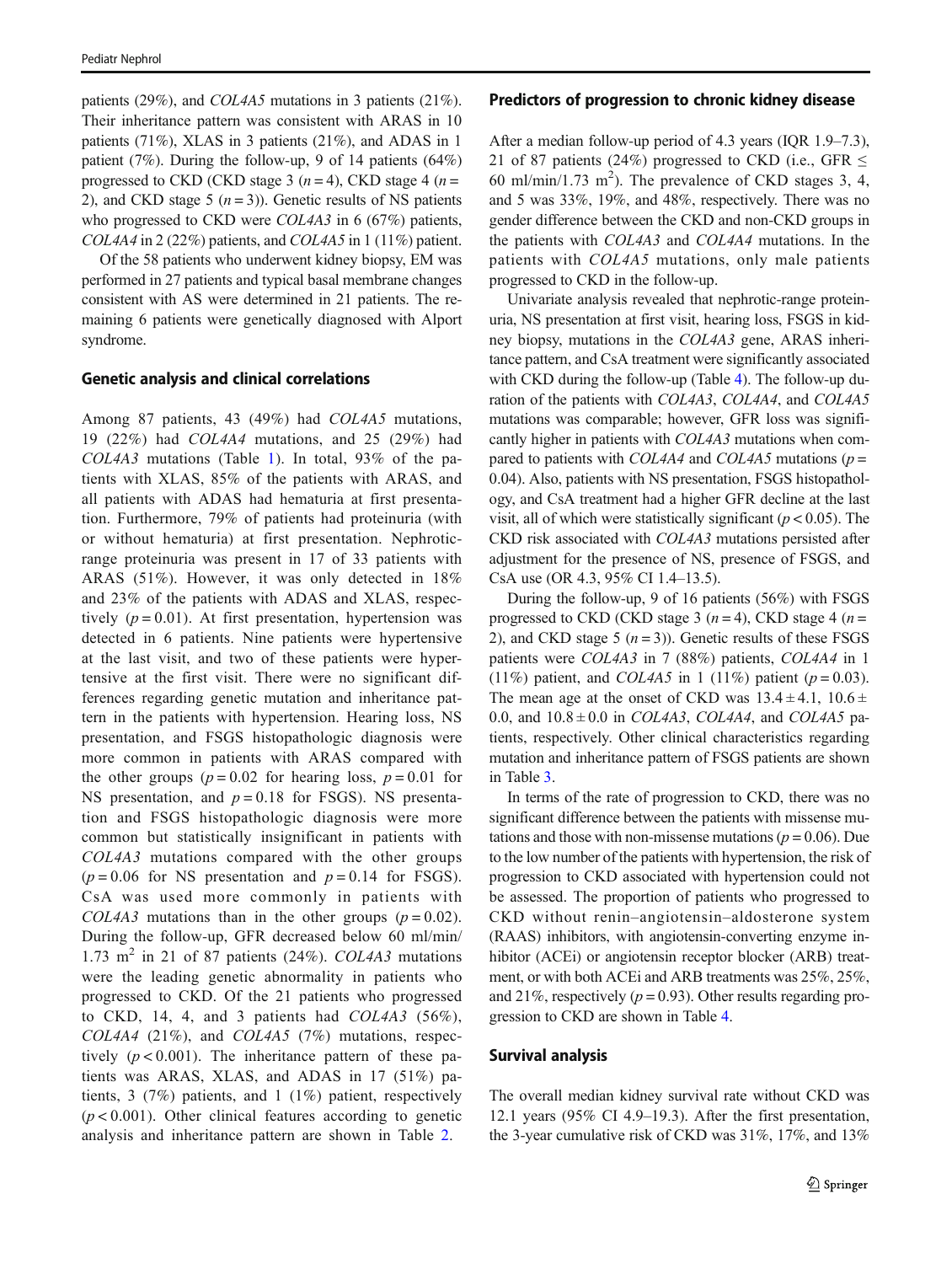<span id="page-5-0"></span>Table 2 Clinical characteristics of patients according to the COL4A genes and inheritance pattern

|                                                                                                                       | Genetic analysis                |                    |                                                     |              | Inheritance pattern     |                                                 |                         |             |
|-----------------------------------------------------------------------------------------------------------------------|---------------------------------|--------------------|-----------------------------------------------------|--------------|-------------------------|-------------------------------------------------|-------------------------|-------------|
|                                                                                                                       | COL4A3<br>$(n=25)$              | COL4A4<br>$(n=19)$ | COL4A5<br>$(n=43)$                                  | $p$ value    | <b>XLAS</b><br>$(n=43)$ | <b>ARAS</b><br>$(n=33)$                         | <b>ADAS</b><br>$(n=11)$ | $p$ value   |
| Female/male                                                                                                           | 12/13                           | 13/6               | 16/27                                               | 0.07         | 16/27                   | 16/17                                           | 9/2                     | $0.03*$     |
| Age at first presentation, (mean $\pm$<br>SD) (years)                                                                 | $8.9 \pm 3.9$                   | $7.6 \pm 4.0$      | $7.1 \pm 4.7$                                       | 0.26         | $7.1 \pm 4.7$           | $8.6 \pm 3.8$                                   | $7.6 \pm 4.5$           | 0.33        |
| Follow-up duration, median (IOR)<br>(years)                                                                           |                                 |                    | 4.1 $(1.4-6.9)$ 4.2 $(2-11.1)$ 3.5 $(1.9-7.4)$ 0.06 |              |                         | $3.5(1.9-7.4)$ $5.5(2.2-7.6)$ $1.9(1.1-4.2)$    |                         | 0.12        |
| Proteinuria at first presentation, $n$ (%)                                                                            |                                 |                    |                                                     |              |                         |                                                 |                         |             |
| None                                                                                                                  | 3(12)                           | 4(21)              | 11(26)                                              | 0.29         | 11(26)                  | 1(3)                                            | 6(55)                   | $0.01**$    |
| Non-nephrotic range                                                                                                   | 10(40)                          | 8(42)              | 22(51)                                              |              | 22(51)                  | 15(45)                                          | 3(27)                   |             |
| Nephrotic range                                                                                                       | 12(48)                          | 7(37)              | 10(23)                                              |              | 10(23)                  | 17(52)                                          | 2(18)                   |             |
| NS at first presentation, $n$ (%)                                                                                     | 7(28)                           | 4(21)              | 3(7)                                                | 0.06         | 3(7)                    | 10(30)                                          | 1(9)                    | $0.01**$    |
| Hypertension at first presentation, $n$ (%)                                                                           |                                 |                    |                                                     |              |                         |                                                 |                         |             |
| Yes<br>N <sub>0</sub>                                                                                                 | 4(16)<br>19(76)                 | 1(5)<br>17(90)     | 1(2)<br>38 (89)                                     | 0.28         | 1(2)<br>38 (89)         | 3(9)<br>27(81)                                  | 2(18)<br>9(82)          | 0.32        |
| Unknown                                                                                                               | 2(8)                            | 1(5)               | 4(9)                                                |              | 4(9)                    | 3(9)                                            | 0(0)                    |             |
| Hearing loss, $n$ (%)                                                                                                 | 11(44)                          | 11(58)             | 12(28)                                              | 0.07         | 12(28)                  | 19(58)                                          | 3(27)                   | $0.02**$    |
| FSGS in kidney pathology, $n^a$ (%)                                                                                   | 8/18(44)                        | 3/13(23)           | 5/27(19)                                            | 0.14         | 5/27(19)                | 10/25(40)                                       | 1/6(17)                 | 0.18        |
| RAAS inhibitors, $n$ (%)                                                                                              |                                 |                    |                                                     |              |                         |                                                 |                         |             |
| None                                                                                                                  | 8(32)                           | 7(37)              | 9(21)                                               | 0.44         | 9(21)                   | 10(30)                                          | 5(45)                   | 0.42        |
| ACEi or ARB                                                                                                           | 11(44)                          | 11 (58)            | 22(51)                                              |              | 22(51)                  | 17(52)                                          | 5(45)                   |             |
| ACEi and ARB                                                                                                          | 6(24)                           | 1(5)               | 12(28)                                              |              | 12(28)                  | 6(18)                                           | 1(9)                    |             |
| CsA treatment, $n$ (%)                                                                                                | 9(36)                           | 2(11)              | 5(12)                                               | $0.03***$    | 5(12)                   | 10(30)                                          | 1(9)                    | 0.07        |
| Number of patients who developed<br><b>CKD</b> (GFR<br><60 ml/min/1.73 m <sup>2</sup> ), $n$ (%)                      | 14 (56)                         | 4(21)              | 3(7)                                                | $< 0.001***$ | 3(7)                    | 17(52)                                          | 1(9)                    | $< 0.001**$ |
| Age at onset of CKD (GFR<br>$< 60$ ml/min/1.73 m <sup>2</sup> ) (mean $\pm$<br>SD)                                    | $13.9 \pm 3.3$                  | $14.7 \pm 7$       | $15.5 \pm 5.6$                                      | 0.79         | $15.5 \pm 5.6$          | $13.9 \pm 4.1$                                  | $15.6 \pm 0$            | 0.78        |
| Number of patients who developed 6 (24)<br>CKD stage 5 (GFR<br><15 ml/min/1.73 m <sup>2</sup> ), $n$ (%)              |                                 | 3(16)              | 2(5)                                                | 0.06         | 2(5)                    | 8(24)                                           | 1(9)                    | $0.03**$    |
| Age at onset of CKD stage 5 (GFR $14.3 \pm 2.9$<br>$<$ 15 ml/min/1.73 m <sup>2</sup> ) (mean $\pm$<br>SD)             |                                 | $18.1 \pm 5.7$     | $12.7 \pm 1.9$                                      | 0.28         | $12.7 \pm 1.9$          | $15.6 \pm 4.4$                                  | $15.6 \pm 0$            | 0.69        |
| Kidney transplantation, $n$ (%)                                                                                       | 6(24)                           | 2(11)              | 1(2)                                                | $0.02***$    | 1(2)                    | 7(21)                                           | 1(9)                    | $0.02**$    |
| Mean $\Delta$ GFR (ml/min/1.73 m <sup>2</sup> )<br>$(\Delta GFR = GFR$ at the last visit -<br>GFR at the first visit) | $-38.6 \pm 59.9$ 4.2 $\pm 65.4$ |                    | $-11.4 \pm 50.8$ 0.04***                            |              |                         | $-11.4 \pm 50.8$ $-31.5 \pm 68.9$ $14 \pm 37.3$ |                         | 0.06        |

IQR interquartile range, NS nephrotic syndrome, FSGS focal segmental glomerulosclerosis, RAAS renin–angiotensin–aldosterone system, ACEi angiotensin-converting enzyme inhibitor, ARB angiotensin receptor blockers, CsA cyclosporin A, CKD chronic kidney disease, GFR glomerular filtration rate, XLAS X-linked Alport syndrome, ARAS autosomal recessive Alport syndrome, ADAS autosomal dominant Alport syndrome

<sup>a</sup> Number of patients performed kidney biopsy

\*Comparison of ADAS vs. XLAS and ARAS

\*\*Comparison of ARAS vs. XLAS and ADAS

\*\*\*Comparison of COL4A3 vs. COL4A4 and COL4A5

in COL4A3 (ARAS), COL4A4 (ARAS), and male COL4A5 patients, respectively ( $p < 0.001$ ). After the first presentation, the 5-year cumulative risk of CKD was 51%, 28%, and 14% in COL4A3 (ARAS), COL4A4 (ARAS), and male COL4A5 patients, respectively ( $p < 0.001$ ). Kidney survival rates of females and males with COL4A3 mutations were also worse than those of the corresponding genders in the other mutation groups (females:  $p = 0.005$ ; males:  $p = 0.02$ ). The females with COL4A5 mutation among all females and the males with COL4A4 mutation among all male subjects had better kidney survival rates than those of other males and females of the other mutation groups (females:  $p = 0.005$ ; males:  $p = 0.02$ ).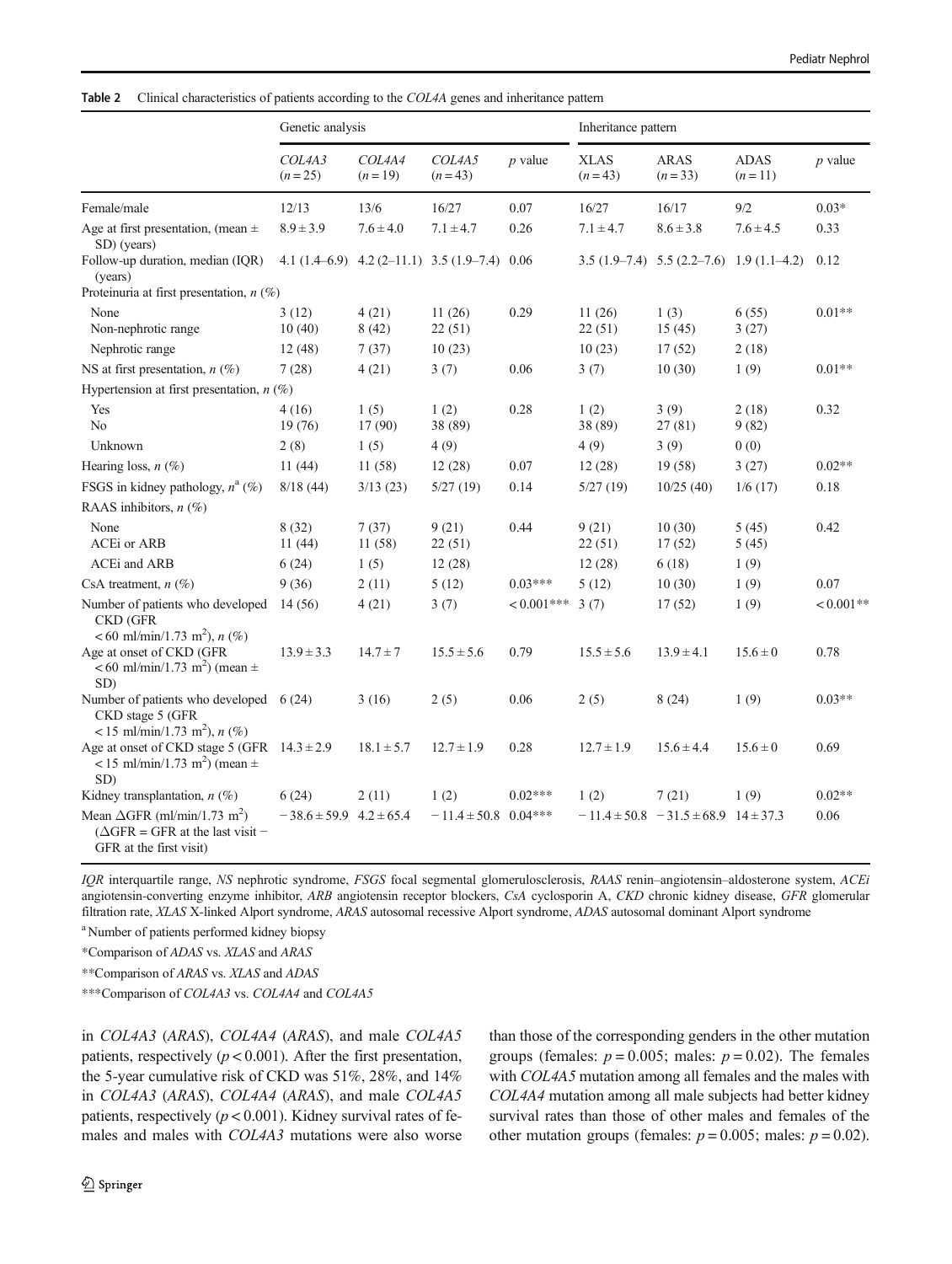<span id="page-6-0"></span>

|  | Table 3 Clinical characteristics of patients with focal segmental glomerulosclerosis (FSGS) according to the COL4A genes and inheritance pattern |  |  |  |  |  |  |  |
|--|--------------------------------------------------------------------------------------------------------------------------------------------------|--|--|--|--|--|--|--|
|--|--------------------------------------------------------------------------------------------------------------------------------------------------|--|--|--|--|--|--|--|

|                                                                                                                                                               | Genetic analysis  |                                  |                       |                           | Inheritance pattern             |                                  |                          |           |
|---------------------------------------------------------------------------------------------------------------------------------------------------------------|-------------------|----------------------------------|-----------------------|---------------------------|---------------------------------|----------------------------------|--------------------------|-----------|
|                                                                                                                                                               | COL4A3<br>$(n=8)$ | COL4A4<br>$(n=3)$                | COL4A5<br>$(n=5)$     | $\boldsymbol{p}$<br>value | <b>XLAS</b><br>$(n=5)$          | ARAS $(n=10)$ ADAS               | $(n=1)$                  | $p$ value |
| Female/male                                                                                                                                                   | 4/4               | 2/1                              | 2/3                   |                           | 2/3                             | 6/4                              | 1/0                      |           |
| Age at first presentation, (mean $\pm$ SD)<br>(years)                                                                                                         | $9.5 \pm 3.0$     | $6.7 \pm 2.7$                    | $10.1 \pm 1.6$        | 0.22                      | $10.1 \pm 1.6$                  | $9.1 \pm 2.9$                    | $5.0 \pm 0.0$            | 0.23      |
| Follow-up duration, median (IQR) (years)                                                                                                                      |                   | 4.0 $(1.7-6.8)$ 9.8 $(2.2-12)^*$ | $4.6(2.3-9.4)$        | 0.47                      |                                 | 4.6 $(2.3-9.4)$ 5.3 $(2.3-10.1)$ | 1.5                      | 0.57      |
| Proteinuria at first presentation, $n$ (%)                                                                                                                    |                   |                                  |                       |                           |                                 |                                  |                          |           |
| Non-nephrotic range<br>Nephrotic range                                                                                                                        | 2(25)<br>6(75)    | 0(0)<br>3(100)                   | 1(20)<br>4(80)        | 0.63                      | 1(20)<br>4(80)                  | 2(20)<br>8(80)                   | 0(0)<br>1(100)           | 0.88      |
| NS at first presentation, $n$ (%)                                                                                                                             | 5(63)             | 3(100)                           | 3(60)                 | 0.43                      | 3(60)                           | 7(70)                            | 1(100)                   | 0.72      |
| Hypertension at first presentation, $n$ (%)                                                                                                                   |                   |                                  |                       |                           |                                 |                                  |                          |           |
| Yes                                                                                                                                                           | 1(12)             | 0(0)                             | 0(0)                  | 0.68                      | 0(0)                            | 1(10)                            | 0(0)                     | 0.84      |
| N <sub>o</sub>                                                                                                                                                | 6(75)             | 3(100)                           | 5(100)                |                           | 5(100)                          | 8(80)                            | 1(100)                   |           |
| Unknown                                                                                                                                                       | 1(12)             | 0(0)                             | 0(0)                  |                           | 0(0)                            | 1(10)                            | 0(0)                     |           |
| Hearing loss, $n$ (%)                                                                                                                                         | 3(38)             | 2(67)                            | 0(0)                  | 0.23                      | 0(0)                            | 5(50)                            | 0(0)                     | 0.21      |
| RAAS inhibitors, $n$ (%)                                                                                                                                      |                   |                                  |                       |                           |                                 |                                  |                          |           |
| None                                                                                                                                                          | 2(25)             | 2(67)                            | 0(0)                  | 0.23                      | 0(0)                            | 4(40)                            | 0(0)                     | 0.32      |
| <b>ACEi</b> or ARB                                                                                                                                            | 5(63)             | 1(33)                            | 3(60)                 |                           | 3(60)                           | 5(50)                            | 1(100)                   |           |
| <b>ACEi</b> and ARB                                                                                                                                           | 1(12)             | 0(0)                             | 2(40)                 |                           | 2(40)                           | 1(10)                            | 0(0)                     |           |
| CsA treatment, $n$ (%)                                                                                                                                        | 6(75)             | 2(67)                            | 2(40)                 | 0.44                      | 2(40)                           | 7(70)                            | 1(100)                   | 0.38      |
| Number of patients who developed CKD<br>stage 3 (GFR < 60 ml/min/1.73 m <sup>2</sup> ), n<br>$(\%)$                                                           | 7(88)             | 1(33)                            | 1(20)                 | $0.03**$                  | 1(20)                           | 8(80)                            | 0(0)                     | $0.04***$ |
| Age at onset of CKD stage 3 (GFR<br>$< 60$ ml/min/1.73 m <sup>2</sup> ) (mean $\pm$ SD)                                                                       | $13.4 \pm 4.1$    | $10.6 \pm 0.0$                   | $10.8 \pm 0.0$        | 0.74                      | $10.8 \pm 0.0$                  | $13.0 \pm 3.9$                   |                          | 0.61      |
| Number of patients who developed CKD 2 (25)<br>stage 5 (GFR < 15 ml/min/1.73 m <sup>2</sup> ), <i>n</i><br>$(\%)$                                             |                   | 0(0)                             | 1(20)                 | 0.63                      | 1(20)                           | 2(20)                            | 0(0)                     | 0.88      |
| Age at onset of CKD stage 5 (GFR<br><15 ml/min/1.73 m <sup>2</sup> ) (mean $\pm$ SD)                                                                          | $14.8 \pm 5.8$    | $\overline{\phantom{0}}$         | $11.3 \pm 0.0$        | 0,71                      | $11.3 \pm 0.0$                  | $14.8 \pm 5.8$                   | $\overline{\phantom{0}}$ | 0.71      |
| Kidney transplantation, $n$ (%)                                                                                                                               | 2(25)             | 0(0)                             | 0(0)                  | 0.31                      | 0(0)                            | 2(20)                            | 0(0)                     | 0.31      |
| Mean $\triangle GFR$ (ml/min/1.73 m <sup>2</sup> ) ( $\triangle GFR = -72.4 \pm 72.9 - 46.5 \pm 20.6$<br>GFR at the last visit $-$ GFR at the first<br>visit) |                   |                                  | $-52.1 \pm 35.6$ 0.73 |                           | $-52.1 \pm 35.6 -71.4 \pm 62.8$ |                                  | $-5.0 \pm 0.0$           | 0.49      |

IQR interquartile range, NS nephrotic syndrome, RAAS renin–angiotensin–aldosterone system, ACEi angiotensin-converting enzyme inhibitor, ARB angiotensin receptor blockers, CsA cyclosporin A, CKD chronic kidney disease, GFR glomerular filtration rate, XLAS X-linked Alport syndrome, ARAS autosomal recessive Alport syndrome, ADAS autosomal dominant Alport syndrome

\*IQR is not available; range is given

\*\*Comparison of COL4A3 vs. COL4A4 and COL4A5

\*\*\*Comparison of ARAS vs. XLAS and ADAS

In terms of time to progression to CKD, there was no significant difference between patients not receiving RAAS inhibitors and receiving ACEi and/or ARB treatment  $(p = 0.69)$ . Patients with COL4A3 mutations, ARAS inheritance pattern, histopathology of FSGS, or NS presentation progressed to CKD earlier  $(p < 0.001$  for *COL4A3*,  $p = 0.01$  for ARAS,  $p \le 0.001$  for FSGS,  $p = 0.01$  for NS presentation) when compared to those without. When we separately evaluated the effect of mutation and inheritance pattern, we observed the patients with COL4A3 and ARAS inheritance pattern had the worse prognosis (Fig. [2a\)](#page-8-0). The effects of CsA treatment on kidney survival were also evaluated in this cohort. CsA treatment did not improve kidney survival of patients with or without FSGS (Fig. [3](#page-8-0)).

# **Discussion**

This is the first study identifying the clinical features of children with genetically confirmed AS in the largest Turkish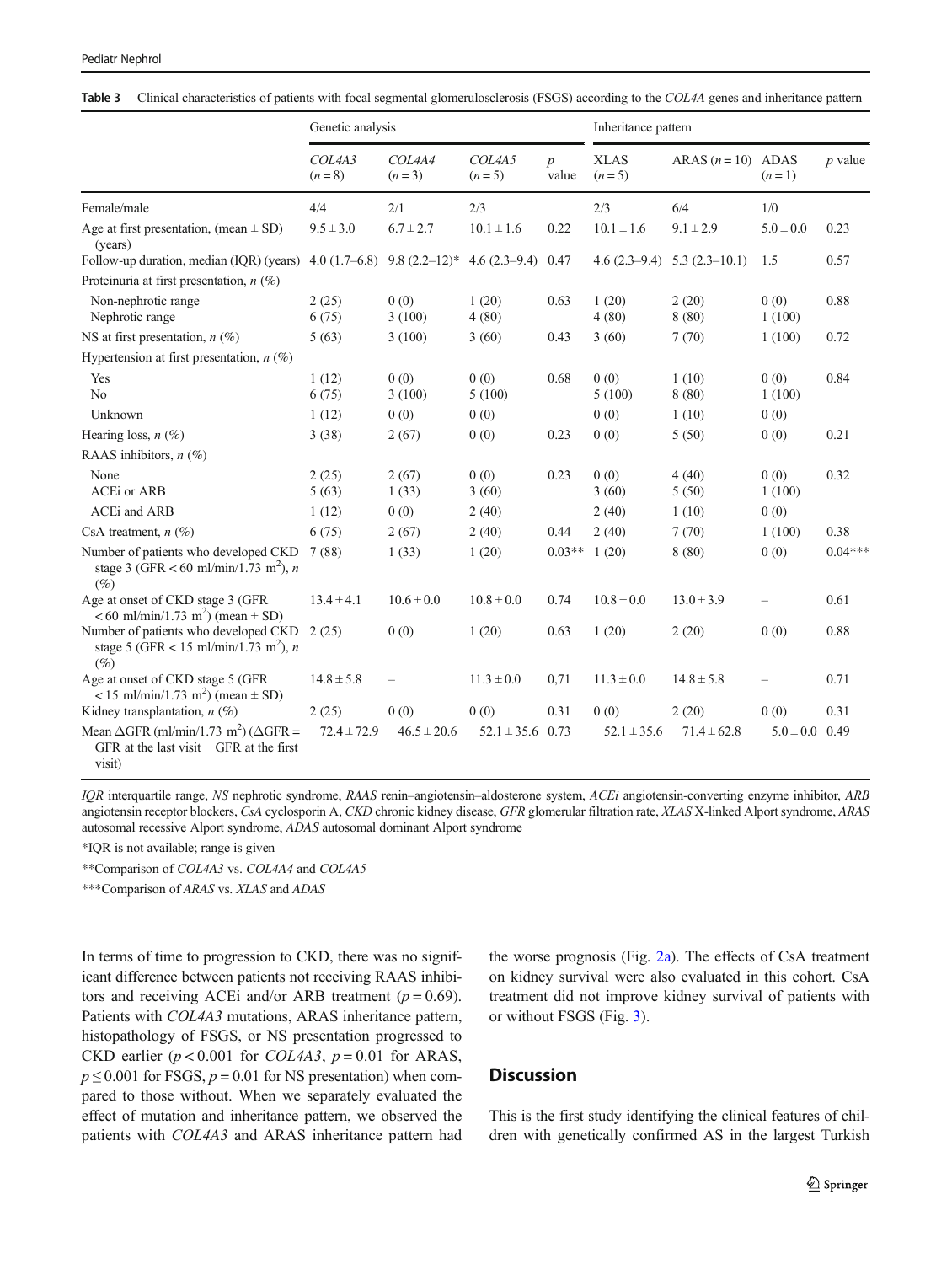<span id="page-7-0"></span>

|                                                                 | Median follow-up<br>duration (years) (IQR) |      | p value Mean $\triangle GFR^a$<br>(ml/min/1.73 m <sup>2</sup> ) |                   | $p$ value Number of patients with mean GFR at the last $p$ value<br>visit, $n$ $(\%)$ |                                   |         |
|-----------------------------------------------------------------|--------------------------------------------|------|-----------------------------------------------------------------|-------------------|---------------------------------------------------------------------------------------|-----------------------------------|---------|
|                                                                 |                                            |      |                                                                 |                   | $< 60$ ml/min/1.73 m <sup>2</sup>                                                     | $> 60$ ml/min/1.73 m <sup>2</sup> |         |
| Gender                                                          |                                            |      |                                                                 |                   |                                                                                       |                                   |         |
| Females $(n=41)$<br>Males $(n=46)$                              | $4.6(1.9-10.2)$<br>$5.2(2.5-7.8)$          | 0.23 | $-22.3 \pm 63.4$<br>$-10.4 \pm 54.5$                            | 0.36              | 10(24)<br>11(24)                                                                      | 31 (76)<br>35(76)                 | 0.95    |
| Proteinuria at first presentation                               |                                            |      |                                                                 |                   |                                                                                       |                                   |         |
| None $(n = 18)$<br>Non-nephrotic range $(n = 40)$ 4.8 (2.5–7.2) | $3.1(1.7-7.1)$                             | 0.61 | $-7.7 \pm 46.4$<br>$-6.6 \pm 58.6$                              | 0.16              | 0(0)<br>7(18)                                                                         | 18 (100)<br>33 (82)               | < 0.001 |
| Nephrotic range $(n = 29)$                                      | $3.9(1.4 - 8.4)$                           |      | $-32.6 \pm 63.6$                                                |                   | 14 (48)                                                                               | 15(52)                            |         |
| NS at first presentation                                        |                                            |      |                                                                 |                   |                                                                                       |                                   |         |
| Yes $(n = 14)$                                                  | $5.5(2.3-11.6)$                            | 0.18 | $-75.3 \pm 56.5$                                                | < 0.001           | 9(64)                                                                                 | 5(36)                             | < 0.001 |
| No $(n = 73)$                                                   | $4.9(1.9 - 8.4)$                           |      | $-3.9 \pm 51.7$                                                 |                   | 12(16)                                                                                | 61 (84)                           |         |
| FSGS in kidney pathology                                        |                                            |      |                                                                 |                   |                                                                                       |                                   |         |
| Yes $(n=16)$<br>No $(n = 42)$                                   | $4.4(2.2 - 9.1)$<br>$5.3(1.9 - 8.7)$       | 0.69 | $-61.2 \pm 54.9$<br>$-7.7 \pm 57.6$                             | 0.002             | 9(56)<br>12(28)                                                                       | 7(44)<br>30 (72)                  | 0.003   |
| Hearing loss                                                    |                                            |      |                                                                 |                   |                                                                                       |                                   |         |
| Yes $(n = 34)$<br>No $(n = 53)$                                 | $5.2(2.8-10.5)$<br>$4.3(1.9 - 8.4)$        | 0.14 | $-7.8 \pm 49.1$<br>$-21.9 \pm 64.7$                             | 0.28              | 14(41)<br>7(13)                                                                       | 20 (59)<br>46 (86)                | 0.003   |
| Genetic mutation                                                |                                            |      |                                                                 |                   |                                                                                       |                                   |         |
| $COL4A3 (n=25)$<br>$COL4A4 (n=19)$                              | $4.1(1.4-6.9)$<br>$4.2(2-11.1)$            | 0.06 | $-38.6 \pm 59.9$<br>$4.2 \pm 65.4$                              | 0.04              | 14 (56)<br>4(21)                                                                      | 11(44)<br>15 (79)                 | < 0.001 |
| $COL4A5 (n=43)$                                                 | $3.5(1.9-7.4)$                             |      | $-11.4 \pm 50.8$                                                |                   | 3(7)                                                                                  | 40 (93)                           |         |
| Mutation type                                                   |                                            |      |                                                                 |                   |                                                                                       |                                   |         |
| Missense $(n=41)$<br>Non-missense $(n=46)$                      | $4.1(1.9-7.2)$<br>$4(1.9-7.5)$             | 0.38 | $-28.3 + 47.1$<br>$-4.9 + 66.3$                                 | 0.07              | 12(29)<br>9(20)                                                                       | 29 (71)<br>37 (80)                | 0.06    |
| Inheritance pattern                                             |                                            |      |                                                                 |                   |                                                                                       |                                   |         |
| $XLAS (n=43)$<br>ARAS $(n=33)$                                  | $3.5(1.9 - 7.4)$<br>$5.5(2.2 - 7.6)$       | 0.12 | $-11.4 \pm 50.8$<br>$-31.5 \pm 68.9$                            | 0.06              | 3(7)<br>17(51)                                                                        | 40 (93)<br>16(49)                 | < 0.001 |
| ADAS $(n=11)$                                                   | $1.9(1.1-4.2)$                             |      | $14.0 \pm 37.3$                                                 |                   | 1(9)                                                                                  | 10(91)                            |         |
| <b>RAAS</b> inhibitors                                          |                                            |      |                                                                 |                   |                                                                                       |                                   |         |
| None $(n=24)$<br>ACEi or ARB $(n=44)$                           | $6.9(3-11.3)$<br>$2.6(1.7-6.2)$            | 0.08 | $0.3 \pm 52.9$<br>$-17.7 \pm 64.3$                              | 0.30              | 6(25)<br>11(25)                                                                       | 18 (75)<br>33 (75)                | 0.93    |
| ACEi and ARB $(n = 19)$                                         | $8.4(5.2 - 10.4)$                          |      | $-28.7 \pm 49.1$                                                |                   | 4(21)                                                                                 | 15 (79)                           |         |
| CsA treatment                                                   |                                            |      |                                                                 |                   |                                                                                       |                                   |         |
| Yes $(n = 16)$<br>No $(n = 71)$                                 | $4(2.3-9.1)$<br>$5.4(1.9-8.6)$             | 0.52 | $-62.7 \pm 57.6$<br>$-4.8 \pm 53.7$                             | $< 0.001$ 10 (63) | 11(15)                                                                                | 6(37)<br>60(85)                   | < 0.001 |

IQR interquartile range, NS nephrotic syndrome, FSGS focal segmental glomerulosclerosis, XLAS X-linked Alport syndrome, ARAS autosomal recessive Alport syndrome, ADAS autosomal dominant Alport syndrome, RAAS renin–angiotensin–aldosterone system, ACEi angiotensin-converting enzyme inhibitor, ARB angiotensin receptor blockers, CsA cyclosporin A, GFR glomerular filtration rate

 $a \Delta GFR = (GFR \text{ at the last visit} - GFR \text{ at the first visit})$ 

cohort. Most of the clinical features, including rate of hematuria and proteinuria at first presentation, were similar to those reported in the literature [\[3](#page-10-0), [10](#page-10-0)]. However, this study clearly described prognostic factors for CKD in patients with AS, which include having *COL4A3* mutations, ARAS inheritance pattern, NS presentation, and FSGS confirmed by kidney biopsy.

Previously, it has been shown that FSGS can be seen in kidney biopsies of patients with AS and that COL4A mutations can be detected in patients with familial or sporadic FSGS [\[6,](#page-10-0) [7,](#page-10-0) [11](#page-10-0)]. It is still unclear whether FSGS is secondary to AS progression or a primary process related to kidney disease caused by COL4A mutations. Malone et al. [[6\]](#page-10-0) suggested that COL4A mutations may have a direct role in the pathogenesis of FSGS, or phenotypes of GBM caused by COL4A mutations could be phenocopies of primary FSGS. Gast et al. [\[7](#page-10-0)] stated that the probability of showing FSGS phenocopy in patients with AS may be more likely than the development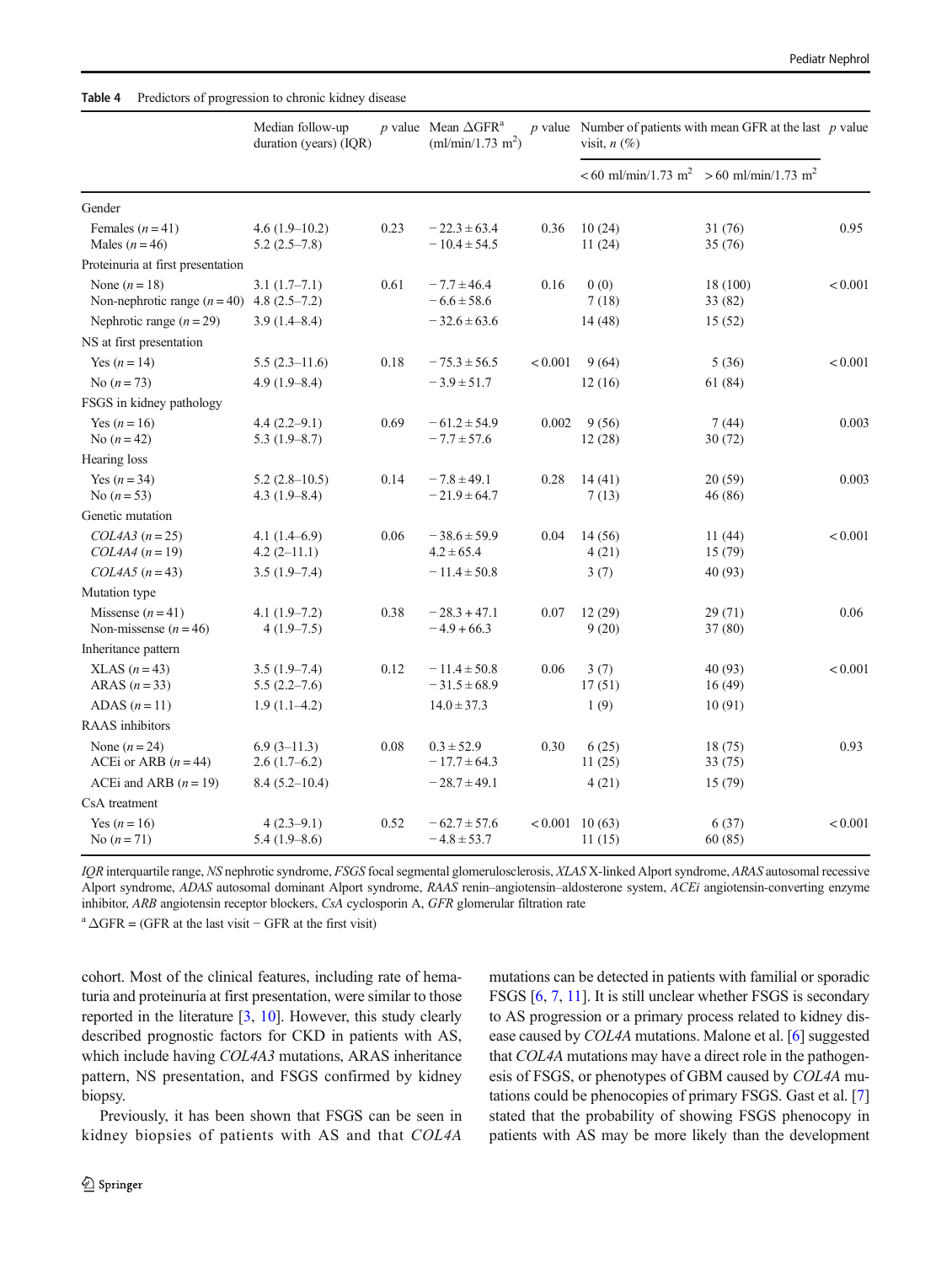<span id="page-8-0"></span>

Fig. 2 Time to chronic kidney disease (years) in patients. Patients with autosomal recessive Alport syndrome (ARAS) and COL4A3 mutation (a), histopathology of focal segmental glomerulosclerosis (FSGS) (b), and nephrotic syndrome (NS) presentation (c) progressed to chronic

of secondary FSGS. Warejko et al. [[12\]](#page-10-0) classified COL4A3 and COL4A5 genes as "phenocopy genes" and found mutations in genes, including COL4A3 and COL4A5, caused phenocopy in 3.7% of patients with steroid-resistant nephrotic syndrome (SRNS). In our cohort, COL4A3 mutations were detected in half of the FSGS patients. It is thought there might be a relationship between FSGS and COL4A3 mutations. The relationship between cytotoxicity and apoptosis is presumed to be due to the accumulation of misfolded proteins in the podocytes caused by mutant COL4A3 chains, as shown in recent studies [\[11,](#page-10-0) [13](#page-10-0)–[15\]](#page-10-0). Taken together, it should be emphasized that COL4A mutations should be considered in the

genetic diagnosis of patients with FSGS and SRNS, as this

kidney disease significantly earlier compared to other groups. Triple asterisks indicate survival curves of the patients with COL4A4–ADAS and female XLAS completely overlapped. (It is seen in the upper curves)

could prevent unnecessary use of immunosuppressive drugs in these patients.

In the literature, time to progression to CKD varies in different studies. It has been reported that 90% of male patients and 12% of female patients with XLAS develop CKD stage 5 by the age of 40 years [\[16](#page-10-0), [17\]](#page-10-0). Regardless of gender, patients with ARAS have similar clinical features as male patients with XLAS [\[18\]](#page-10-0), and the median age of CKD stage 5 development is 21 years [[3\]](#page-10-0). In patients with ADAS, Kamiyoshi et al. [\[19](#page-10-0)] observed CKD stage 5 in 3 of 25 patients (12%) and defined kidney survival time as 70 years. In a cohort study by Marcocci et al. [\[20\]](#page-11-0), 32.4% of patients with ADAS progressed to CKD and 24.3% reached stage 5 at a mean age of



Fig. 3 a, b Effects of cyclosporin A on kidney survival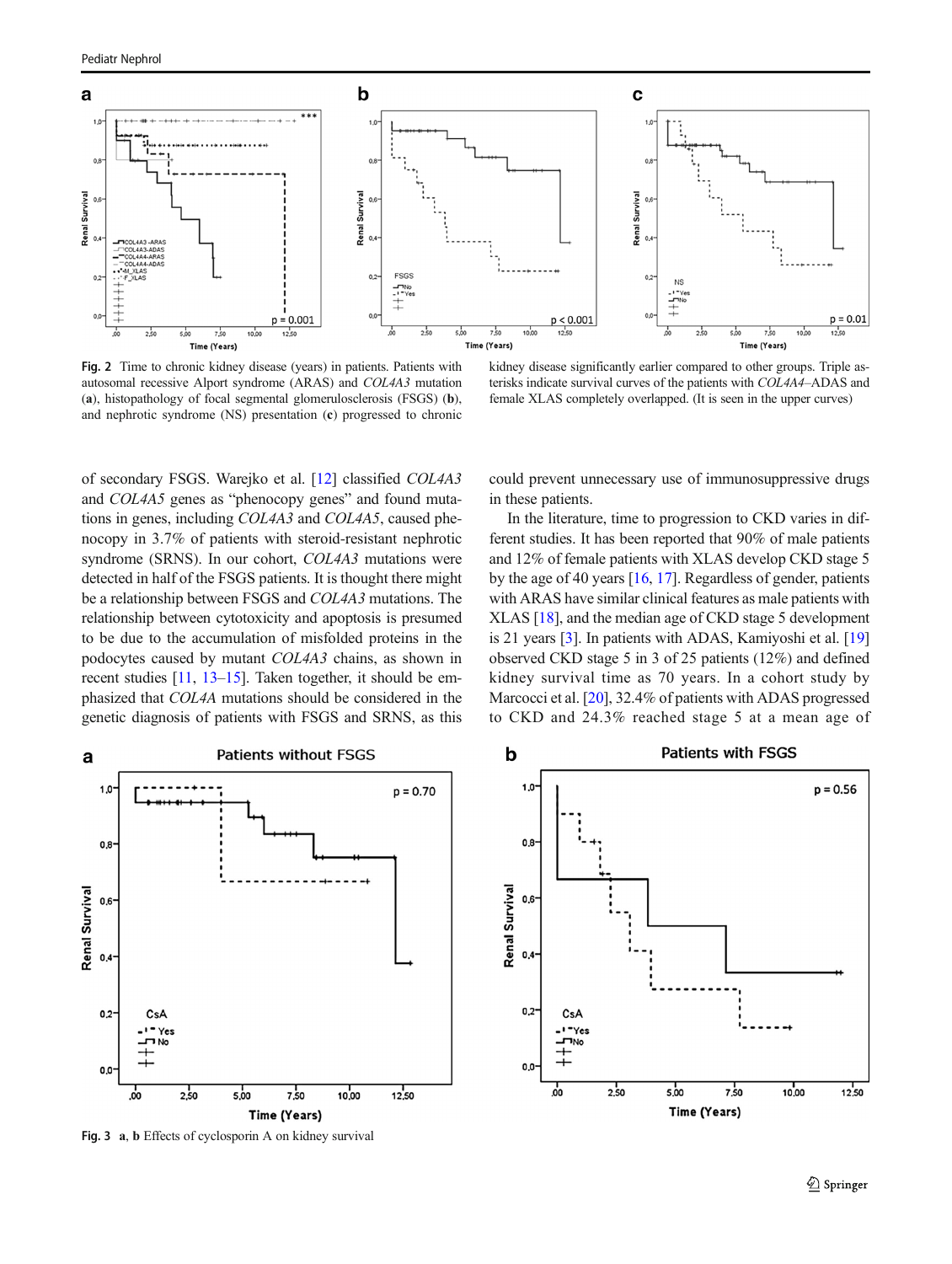51.2 years. Our results were consistent with the literature in terms of progression time to CKD. There is still debate in the literature regarding how individuals who have a single autosomal mutation or females who carry an X-linked mutation should be referred. Some prefer to refer to them as "carriers" until they become significantly symptomatic. However, it has been well established that the long-term prognosis of these patients is not favorable [\[3,](#page-10-0) [20](#page-11-0)]. Similarly, in our cohort, those heterozygous patients were not completely asymptomatic but had greater or fewer urinary abnormalities (i.e., hematuria and/or proteinuria). Eleven patients were classified as ADAS, and hearing loss was detected in 3 of them. Five patients presented with proteinuria, 2 of whom had nephroticrange proteinuria and one patient progressed to CKD at age 15.6 years. This observation would argue against the fact that dominant forms of Alport syndrome progress to CKD after the 5th decade of life. As we applied a gene panel in which coding regions and intron–exon boundaries were included, we might have missed another mutation in the intronic region of the same gene that would be pathogenic if outside of the sequenced regions. Another possibility would be that this individual might have another relevant mutation in another gene that was not included in the gene panel. Nevertheless, taken together, we believe that ADAS patients should not be considered as carriers, but they should be classified as Alport syndrome to be given timely and appropriate care. While agreeing with the fact that early CKD risk is low in the corresponding patient group compared to the patients with ARAS or males with XLAS, we believe that if our patients are followed up for longer, we would see an impairment in kidney function in accordance with established literature data.

We observed that progression to CKD of the patients with COL4A3 mutation (also in ARAS and ADAS patients compared to corresponding patients with COL4A4 mutation) was earlier and their GFR decline in the follow-up period was higher. Data regarding the clinical course of patients with COL4A3 mutations and subsequent effects on CKD progression have not yet been well established. Zhang et al. [[21\]](#page-11-0) showed that the coexistence of heterozygous pathogenic COL4A3 or COL4A4 mutations caused more severe proteinuria in patients with COL4A5 mutations. In addition, Bullich et al. [\[22](#page-11-0)] reported that patients with mutations in SRNS genes concomitant with COL4A3 mutations had more severe phenotypes and earlier development of CKD stage 5 compared to patients without COL4A3 mutations. In contrast to the literature data, we did not detect any mutations in a panel screening of common SRNS genes in our patients with COL4A3 mutations. Therefore, unfavorable outcomes in this population may be related to *COL4A3* mutation itself.

The effect of mutation type on the prognosis of AS and genotype–phenotype correlation has been investigated previously. The rate of progression to CKD stage 5 was lower in patients with missense mutations than in those with non-

missense mutations [[16,](#page-10-0) [23\]](#page-11-0). In our study, we categorized mutations into two groups as missense and non-missense mutations. There was no significant difference regarding progression to CKD between patients with missense or non-missense mutations in all patient cohorts and FSGS patients, separately.

There is no specific treatment for AS. Studies have shown that RAAS inhibitors delay progression to CKD stage 5 due to their kidney-protective effects [\[24](#page-11-0)]. Two recent randomized controlled trials have shown that ACEi and ARB treatments have favorable effects on proteinuria in patients with AS [\[25,](#page-11-0) [26\]](#page-11-0). Recently, expert guidelines for the management of AS recommended initiation of ACEi at the time of diagnosis in male patients with XLAS and patients with ARAS due to the high risk of early CKD stage 5 development. In female patients with XLAS and patients with ADAS, ACEi treatment has been recommended at the time of overt proteinuria [[27\]](#page-11-0). The Alport Syndrome Research Collaborative recommends to consider ACEi treatment when microalbuminuria occurs in patients with XLAS and a family history of early CKD stage 5 or severe (deletion, nonsense, or splicing) mutations [[28](#page-11-0)]. In our study, RAAS inhibitors were prescribed to 63 patients (72%). The GFR decline was higher in patients treated with both ACEi and ARB compared to patients treated with either ACEi or ARB or those who were not treated. However, our study is not sufficient to make a final conclusion due to its retrospective nature and relatively short follow-up duration.

Although initial studies have suggested that CsA treatment may have a beneficial effect on proteinuria in patients with AS, subsequent studies have revealed that its nephrotoxic effects preclude its widespread use in the long term [[29](#page-11-0)–[33](#page-11-0)]. In our study, by the end of the follow-up period, the ratio of progression to CKD and GFR decline were higher in patients treated with CsA compared to those who did not receive CsA. However, no significant difference was found between CsAtreated and non-treated patients in kidney survival analysis. Our results indicate that CsA does not affect the duration of progression to CKD in patients with AS.

Our study has limitations, such as its retrospective character and relatively short follow-up duration (median 4.3 years).

In conclusion, detailed analyses of data from genetically confirmed Turkish patients with AS provide important clues regarding the presentation, course, and outcomes of the disease. COL4A3 mutations, ARAS inheritance pattern, NS presentation, and FSGS findings on kidney biopsy are major risk factors for progression to CKD. CsA does not impair kidney functions nor does it improve kidney survival in patients with AS. We emphasize the importance of genetic testing in patients whose presentation and family history suggest AS. This could be performed as part of initial patient evaluation and could be considered prior to a kidney biopsy in order to make a definitive diagnosis, employ appropriate management, avoid unnecessary and potentially harmful medications, and provide genetic counseling.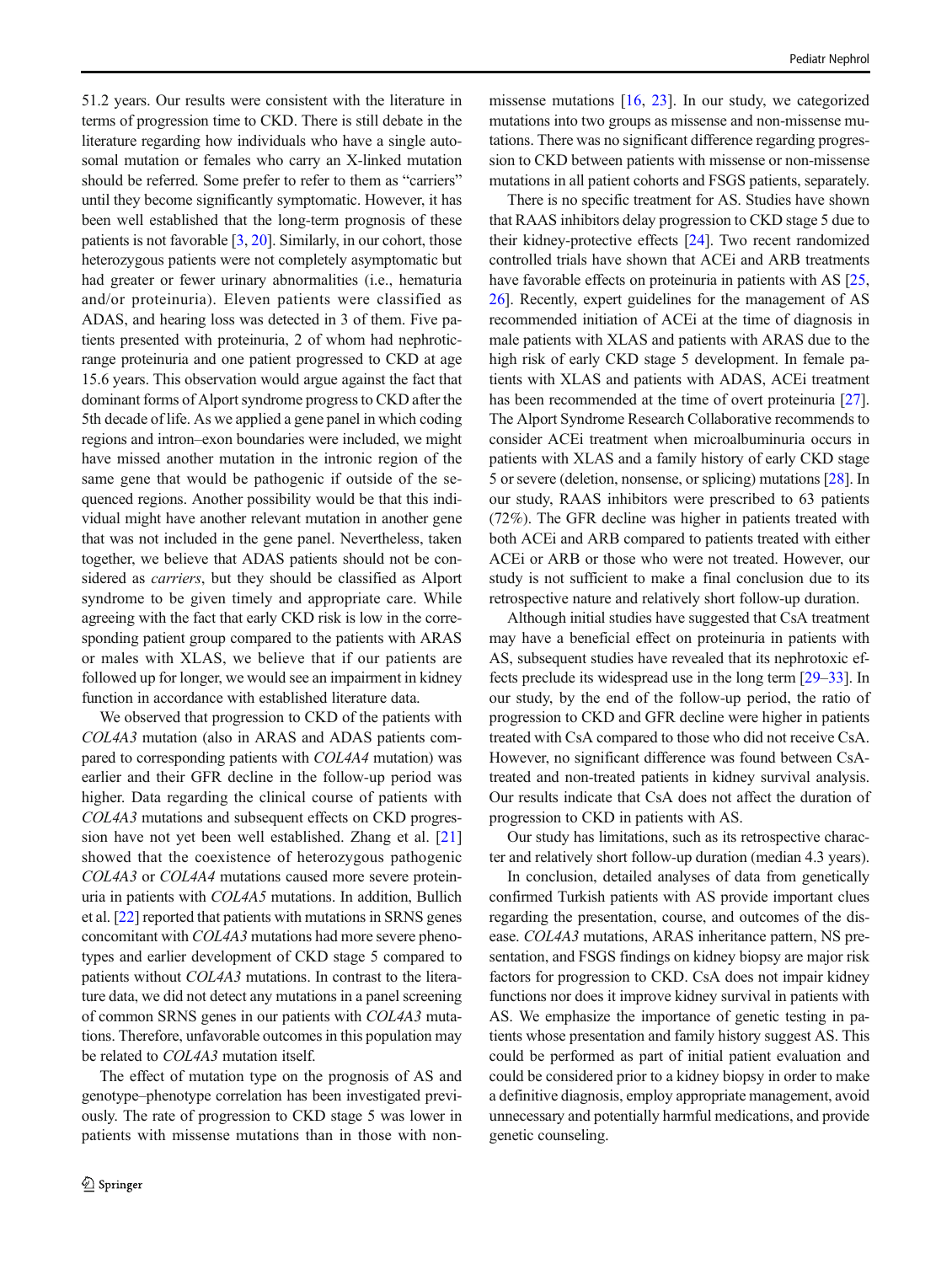<span id="page-10-0"></span>Acknowledgments English revision was provided by a native speaker from the Hacettepe University Technology Transfer Center (Job code HTTTM 529).

Authors' contributions RT, BG, FO, and AD: Research formulation and study design

RT, GO, SS, OS, ZBO, FKE, CC, BKD, AS, SY, HA, and AA: Data acquisition

RT, BG, FO, AD, GO, and MH: Data analysis/interpretation

FO and EA: Genetic analysis

MH, BG, and GO: Statistical analysis

RT: Supervision/mentorship

Each of the authors contributed important intellectual content during manuscript drafting and/or revision and approved the final version. Furthermore, they all accept responsibility for the overall work, including the accuracy and integrity of all portions of the work.

Availability of data and material The datasets generated and/or analyzed during the current study are available from the corresponding author on reasonable request.

## Compliance with ethical standards

Conflict of interest The authors declare that they have no conflict of interest.

Ethics approval The study protocol was approved by the Non-Interventional Clinical Researches Ethics Board of Hacettepe University (KA 19073).

Consent to participate Written informed consent was provided by the patients' parents, as well as by patients aged > 10 years.

Consent for publication Patients signed informed consent regarding publishing their data.

# **References**

- 1. Alport AC (1927) Hereditary familial congenital haemorrhagic nephritis. Br Med J 1:504–506
- 2. Kashtan CE (1999) Alport syndrome. An inherited disorder of renal, ocular, and cochlear basement membranes. Medicine 78:338– 360
- 3. Nozu K, Nakanishi K, Abe Y, Udagawa T, Okada S, Okamoto T, Kaito H, Kanemoto K, Kobayashi A, Tanaka E, Tanaka K, Hama T, Fujimaru R, Miwa S, Yamamura T, Yamamura N, Horinouchi T, Minamikawa S, Nagata M, Iijima K (2019) A review of clinical characteristics and genetic backgrounds in Alport syndrome. Clin Exp Nephrol 23:158–168
- Rheault MN, Kashtan C (2015) Inherited glomerular diseases. In: Pediatric nephrology, 7th edn. Springer, Berlin, pp 777–803
- 5. Hattori M, Sako M, Kaneko T, Ashida A, Matsunaga A, Igarashi T, Itami N, Ohta T, Gotoh Y, Satomura K, Honda M, Igarashi T (2015) End-stage renal disease in Japanese children: a nationwide survey during 2006-2011. Clin Exp Nephrol 19:933–938
- 6. Malone AF, Phelan PJ, Hall G, Cetincelik U, Homstad A, Alonso AS, Jiang R, Lindsey TB, Wu G, Sparks MA, Smith SR, Webb NJ, Kalra PA, Adeyemo AA, Shaw AS, Conlon PJ, Jennette JC, Howell DN, Winn MP, Gbadegesin RA (2014) Rare hereditary COL4A3/ COL4A4 variants may be mistaken for familial focal segmental glomerulosclerosis. Kidney Int 86:1253–1259
- 7. Gast C, Pengelly RJ, Lyon M, Bunyan DJ, Seaby EG, Graham N, Venkat-Raman G, Ennis S (2016) Collagen (COL4A) mutations are the most frequent mutations underlying adult focal segmental glomerulosclerosis. Nephrol Dial Transplant 31:961–970
- 8. Andrassy KM (2013) Comments on 'KDIGO 2012 clinical practice guideline for the evaluation and management of chronic kidney disease'. Kidney Int 84:622–623
- 9. Schwartz GJ, Work DF (2009) Measurement and estimation of GFR in children and adolescents. Clin J Am Soc Nephrol 4: 1832–1843
- 10. Yamamura T, Nozu K, Fu XJ, Nozu Y, Ye MJ, Shono A, Yamanouchi S, Minamikawa S, Morisada N, Nakanishi K, Shima Y, Yoshikawa N, Ninchoji T, Morioka I, Kaito H, Iijima K (2017) Natural history and genotype-phenotype correlation in female Xlinked Alport syndrome. Kidney Int Rep 2:850–855
- 11. Xie J, Wu X, Ren H, Wang W, Wang Z, Pan X, Hao X, Tong J, Ma J, Ye Z, Meng G, Zhu Y, Kiryluk K, Kong X, Hu L, Chen N (2014) COL4A3 mutations cause focal segmental glomerulosclerosis. J Mol Cell Biol 6:498–505
- 12. Warejko JK, Tan W, Daga A, Schapiro D, Lawson JA, Shril S, Lovric S, Ashraf S, Rao J, Hermle T, Jobst-Schwan T, Widmeier E, Majmundar AJ, Schneider R, Gee HY, Schmidt JM, Vivante A, van der Ven AT, Ityel H, Chen J, Sadowski CE, Kohl S, Pabst WL, Nakayama M, Somers MJG, Rodig NM, Daouk G, Baum M, Stein DR, Ferguson MA, Traum AZ, Soliman NA, Kari JA, El Desoky S, Fathy H, Zenker M, Bakkaloglu SA, Müller D, Noyan A, Ozaltin F, Cadnapaphornchai MA, Hashmi S, Hopcian J, Kopp JB, Benador N, Bockenhauer D, Bogdanovic R, Stajić N, Chernin G, Ettenger R, Fehrenbach H, Kemper M, Munarriz RL, Podracka L, Büscher R, Serdaroglu E, Tasic V, Mane S, Lifton RP, Braun DA, Hildebrandt F (2018) Whole exome sequencing of patients with steroid-resistant nephrotic syndrome. Clin J Am Soc Nephrol 13:53–62
- 13. Yoshida H (2007) ER stress and diseases. FEBS J 274:630–658
- 14. Rajpar MH, McDermott B, Kung L, Eardley R, Knowles L, Heeran M, Thornton DJ, Wilson R, Bateman JF, Poulsom R, Arvan P, Kadler KE, Briggs MD, Boot-Handford RP (2009) Targeted induction of endoplasmic reticulum stress induces cartilage pathology. PLoS Genet 5:e1000691
- 15. Pieri M, Stefanou C, Zaravinos A, Erguler K, Stylianou K, Lapathitis G, Karaiskos C, Savva I, Paraskeva R, Dweep H, Sticht C, Anastasiadou N, Zouvani I, Goumenos D, Felekkis K, Saleem M, Voskarides K, Gretz N, Deltas C (2014) Evidence for activation of the unfolded protein response in collagen IV nephropathies. J Am Soc Nephrol 25:260–275
- 16. Jais JP, Knebelmann B, Giatras I, De Marchi M, Rizzoni G, Renieri A, Weber M, Gross O, Netzer KO, Flinter F, Pirson Y, Verellen C, Wieslander J, Persson U, Tryggvason K, Martin P, Hertz JM, Schröder C, Sanak M, Krejcova S, Carvalho MF, Saus J, Antignac C, Smeets H, Gubler MC (2000) X-linked Alport syndrome: natural history in 195 families and genotype-phenotype correlations in males. J Am Soc Nephrol 11:649–657
- 17. Jais JP, Knebelmann B, Giatras I, De Marchi M, Rizzoni G, Renieri A, Weber M, Gross O, Netzer KO, Flinter F, Pirson Y, Dahan K, Wieslander J, Persson U, Tryggvason K, Martin P, Hertz JM, Schröder C, Sanak M, Carvalho MF, Saus J, Antignac C, Smeets H, Gubler MC (2003) X-linked Alport syndrome: natural history and genotype-phenotype correlations in girls and women belonging to 195 families: a "European Community Alport Syndrome Concerted Action" study. J Am Soc Nephrol 14:2603–2610
- 18. Wang Y, Sivakumar V, Mohammad M, Colville D, Storey H, Flinter F, Dagher H, Savige J (2014) Clinical and genetic features in autosomal recessive and X-linked Alport syndrome. Pediatr Nephrol 29: 391–396
- 19. Kamiyoshi N, Nozu K, Fu XJ, Morisada N, Nozu Y, Ye MJ, Imafuku A, Miura K, Yamamura T, Minamikawa S, Shono A, Ninchoji T, Morioka I, Nakanishi K, Yoshikawa N, Kaito H,